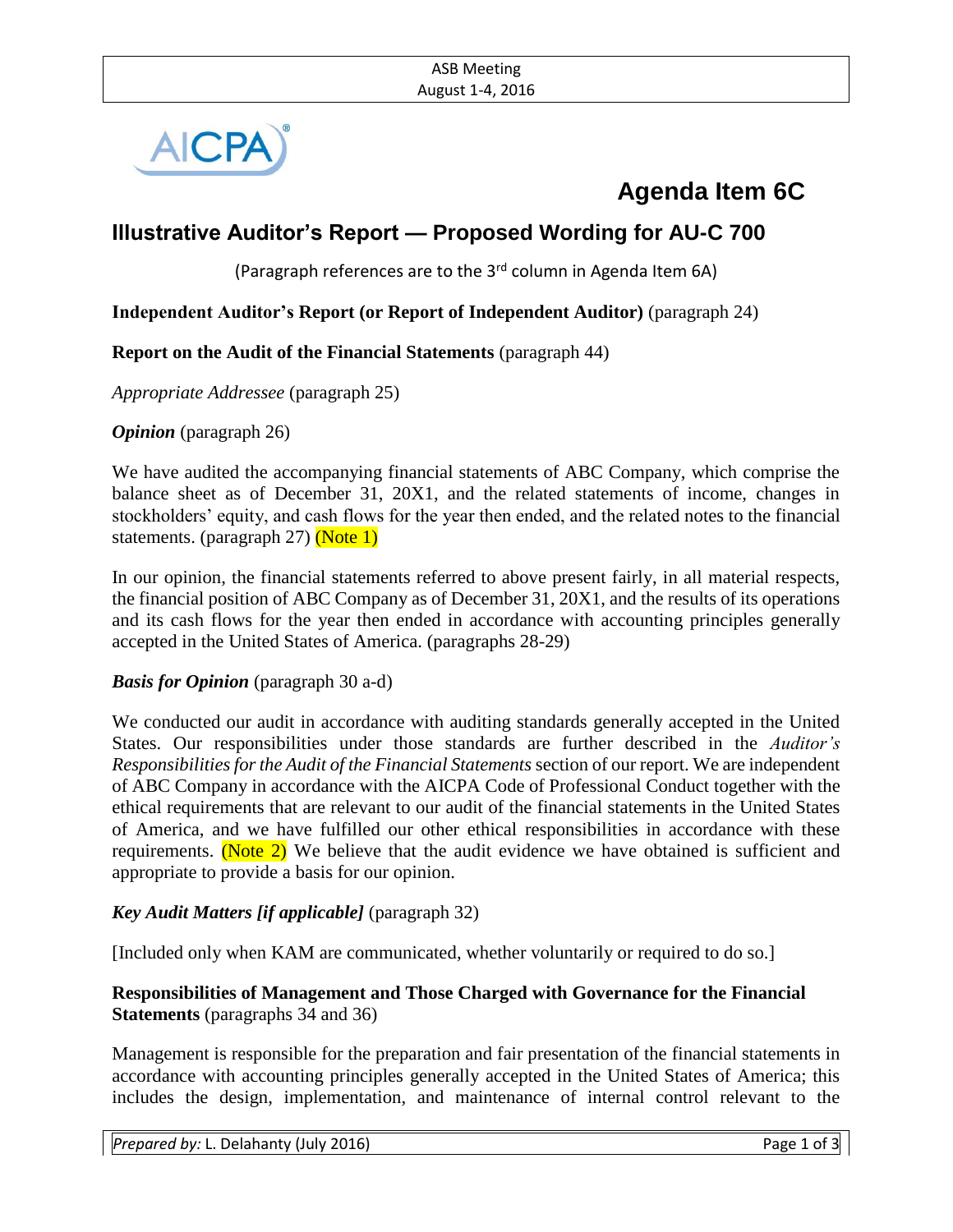preparation and fair presentation of financial statements that are free from material misstatement, whether due to fraud or error. (paragraph  $35a$ ) (Note  $3$ )

In preparing the financial statements, management is responsible for assessing the Company's ability to continue as a going concern in accordance with accounting principles generally accepted in the United States of America. (paragraph 35b)

Those charged with governance are responsible for overseeing the Company's financial reporting process. (paragraph 36) (Note 4)

## **Auditor's Responsibilities for the Audit of the Financial Statements** (paragraph 38)

Our objectives are to obtain reasonable assurance about whether the financial statements as a whole are free from material misstatement, whether due to fraud or error, and to issue an auditor's report that includes our opinion. (paragraph 39 a) (Note 5) Reasonable assurance is a high level of assurance, but is not absolute assurance and therefore is not a guarantee that an audit conducted in accordance with GAAS will always detect a material misstatement when it exists. (paragraph 39 b) (Notes 4 and  $6$ ) Misstatements can arise from fraud or error and are considered material if, individually or in the aggregate, they could reasonably be expected to influence the economic decisions of users made on the basis of these financial statements. (paragraph 39c) (Note 4)

As part of an audit in accordance with GAAS, we exercise professional judgment and maintain professional skepticism throughout the audit. (paragraph 40 a)  $(Note 4)$  We also:

- Identify and assess the risks of material misstatement of the financial statements, whether due to fraud or error, design and perform audit procedures responsive to those risks, and obtain audit evidence that is sufficient and appropriate to provide a basis for our opinion. (paragraph 40 b i) The risk of not detecting a material misstatement resulting from fraud is higher than for one resulting from error, as fraud may involve collusion, forgery, intentional omissions, misrepresentations, or the override of internal control. (paragraph 40 b i) (Note 4)
- Obtain an understanding of internal control relevant to the audit in order to design audit procedures that are appropriate in the circumstances, but not for the purpose of expressing an opinion on the effectiveness of the Company's internal control. Accordingly, we express no such opinion. (paragraph 40 b ii)
- Evaluate the appropriateness of accounting policies used and the reasonableness of significant accounting estimates made by management, as well as the overall presentation of the financial statements. (paragraph 40 b iii)  $(Note 7)$
- Conclude on the appropriateness of management's use of the going concern basis of accounting and, based on the audit evidence obtained, whether a material uncertainty exists related to events or conditions, considered in the aggregate, that raise substantial doubt about the Company's ability to continue as a going concern for a reasonable period of time. If we conclude that substantial doubt about the Company's ability to continue as a going concern exists, we are required to draw attention in our auditor's report to the related disclosures in the financial statements or, if such disclosures are inadequate, to modify our opinion. Our